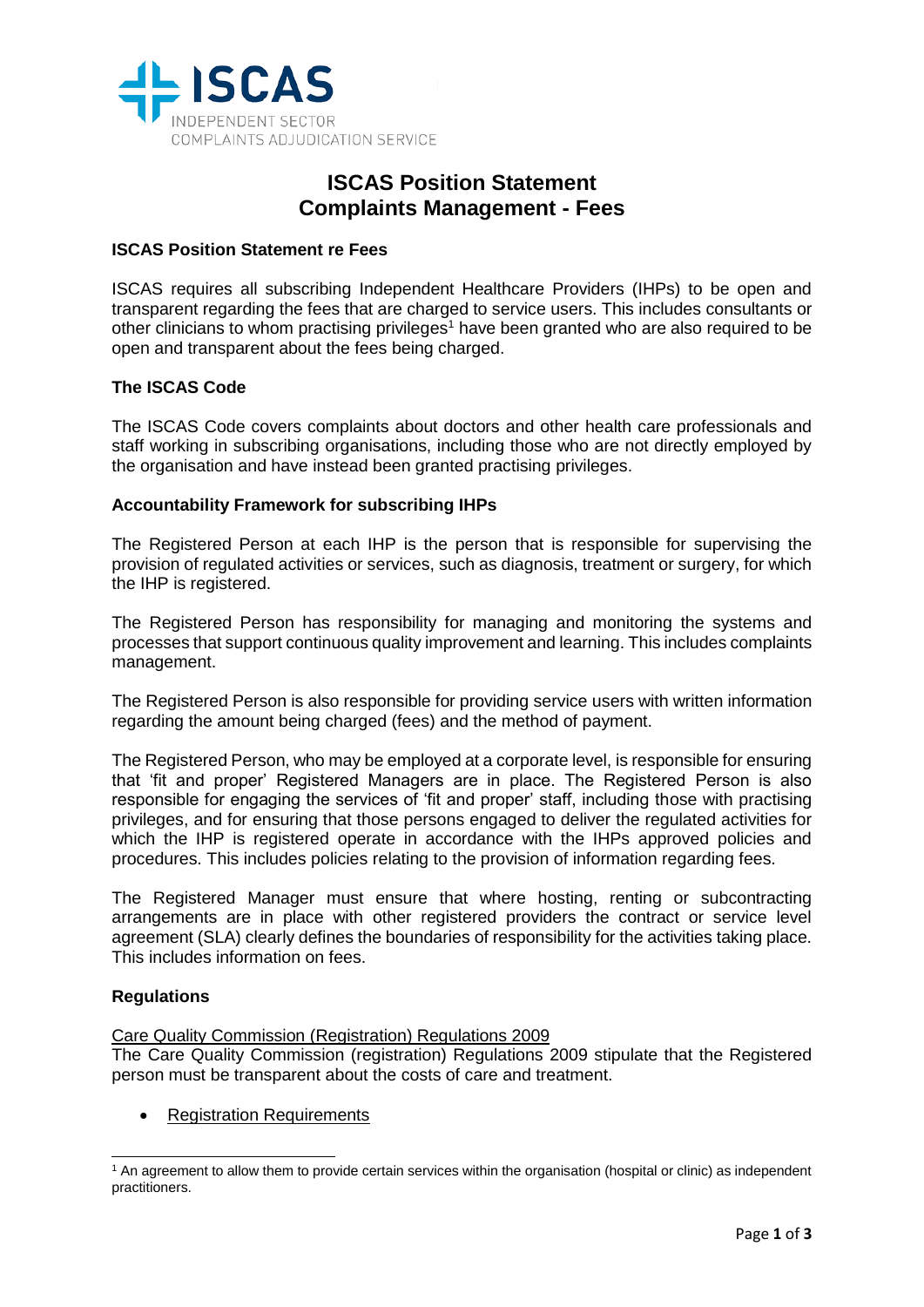## Regulation 19

- (1) Where a service user will be responsible for paying the costs of their care or treatment (either in full or partially), the Registered Person must provide a statement to the service user, or to a person acting on the service user's behalf (a) specifying the terms and conditions in respect of the services to be provided to the service user, including as to the amount and method of payment of fees; and (b) including, where applicable, the form of contract for the provision of services by the service user.
- (2) The statement referred to in paragraph (1) must be (a) in writing; and (b) as far as reasonably practicable, provided prior to the commencement of the services to which the statement relates.

## **Legislation**

#### Private Healthcare Market Investigation Order 2014 (as amended)

From 31st December 2017, the Private Healthcare Market Investigation Order 2014 (as amended) requires operators of private healthcare facilities to ensure that consultants (as a condition of permitting a consultant to provide private healthcare services at that facility) supply private patients with information about fees in writing, prior to outpatient consultations (see 22.3 below for detail on the information).

From 28th February 2018, operators of private healthcare facilities are required to ensure that consultants are provided with an appropriate template (approved by the Competition & Markets Authority (CMA)) in order to disclose to a patient, prior to further tests or treatment, the costs and rationale for treatment (see 22.4 below for details).

22 - Information concerning consultants supplied to the information organisation and to private patients

22.2 The operator of a private healthcare facility shall, as a condition of permitting a consultant to provide private healthcare services at that facility, require the relevant consultant to supply private patients with information in writing to be provided:

(a) as from 31 December 2017, prior to outpatient consultations, in accordance with article 22.3 and article 22.6; and

(b) as from 28 February 2018, prior to further tests or treatment, whether surgical, medical or otherwise, in accordance with article 22.4 and article 22.6; and shall provide the consultant with an appropriate template approved by the CMA for these purposes, in standard wording and in a clearly legible font.

22.3 Consultants must supply the following information to a patient prior to an outpatient consultation:

(a) the estimated cost of the outpatient consultation or consultations, which may be expressed as a range, so long as the factors which will determine the actual cost within the range are explained;

(b) details of financial interests of any kind, which the consultant has in the medical facilities and equipment used at the premises;

(c) a list of all insurers which recognise the consultant;

(d) a statement that insured patients should check with their insurer the terms of their policy, with particular reference to the level and type of outpatient cover they have; and

(e) the website address of the information organisation, and a statement in standard wording as agreed with the information organisation indicating that this website will give patients useful information on the quality of performance of hospitals and consultants.